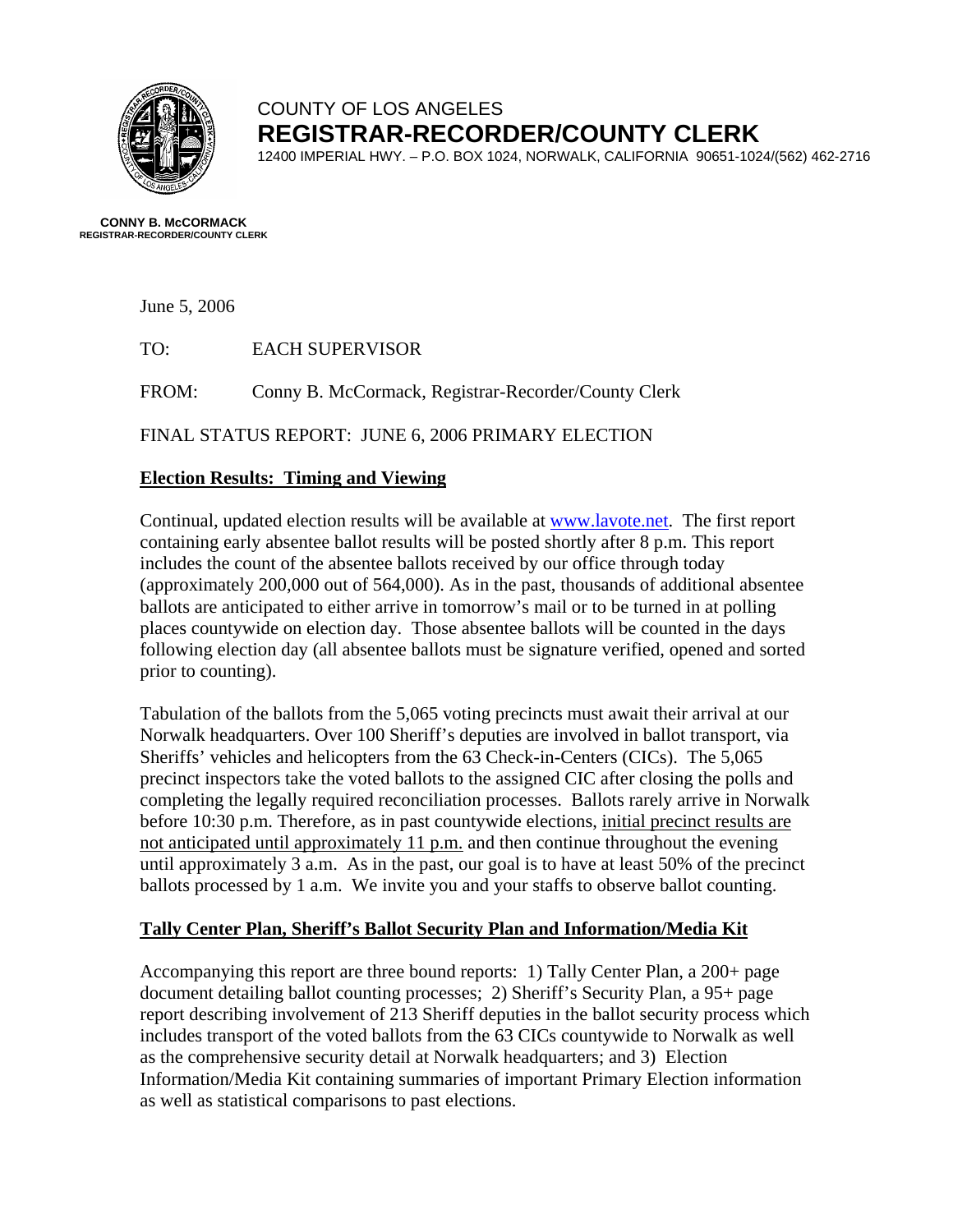## **Responding to Voters' Calls**

As in past major elections, our office will have 196 automated phone lines and 120 "live" phone lines on the election phone bank to respond to thousands of voter inquiries. Most callers typically ask "where do I vote?" We appreciate your staff's use of our website when such calls come to your offices. The website is interactive, easy to use and includes maps to assist with directions. We have trained your staff on use of this website feature.

## **Touchscreen Voting**

Early Voting on touchscreen equipment closed Friday, June 2. However, for the first time, we will re-open touchscreen voting tomorrow at the 17 sites countywide from 7 a.m. to 8 p.m. (as part of an agreement with California's Secretary of State to assure voters with disabilities have the opportunity to cast a ballot independently as per the Help America Vote Act. Of course, any voter may choose to vote at one of these sites rather than at their neighborhood voting precinct.) To date approximately 9,000 voters have cast ballots via touchscreen equipment for this election.

Please call me if you have any questions regarding this report or any other election preparation activity.

### **Attachments**

c: David Janssen, Chief Administrative Officer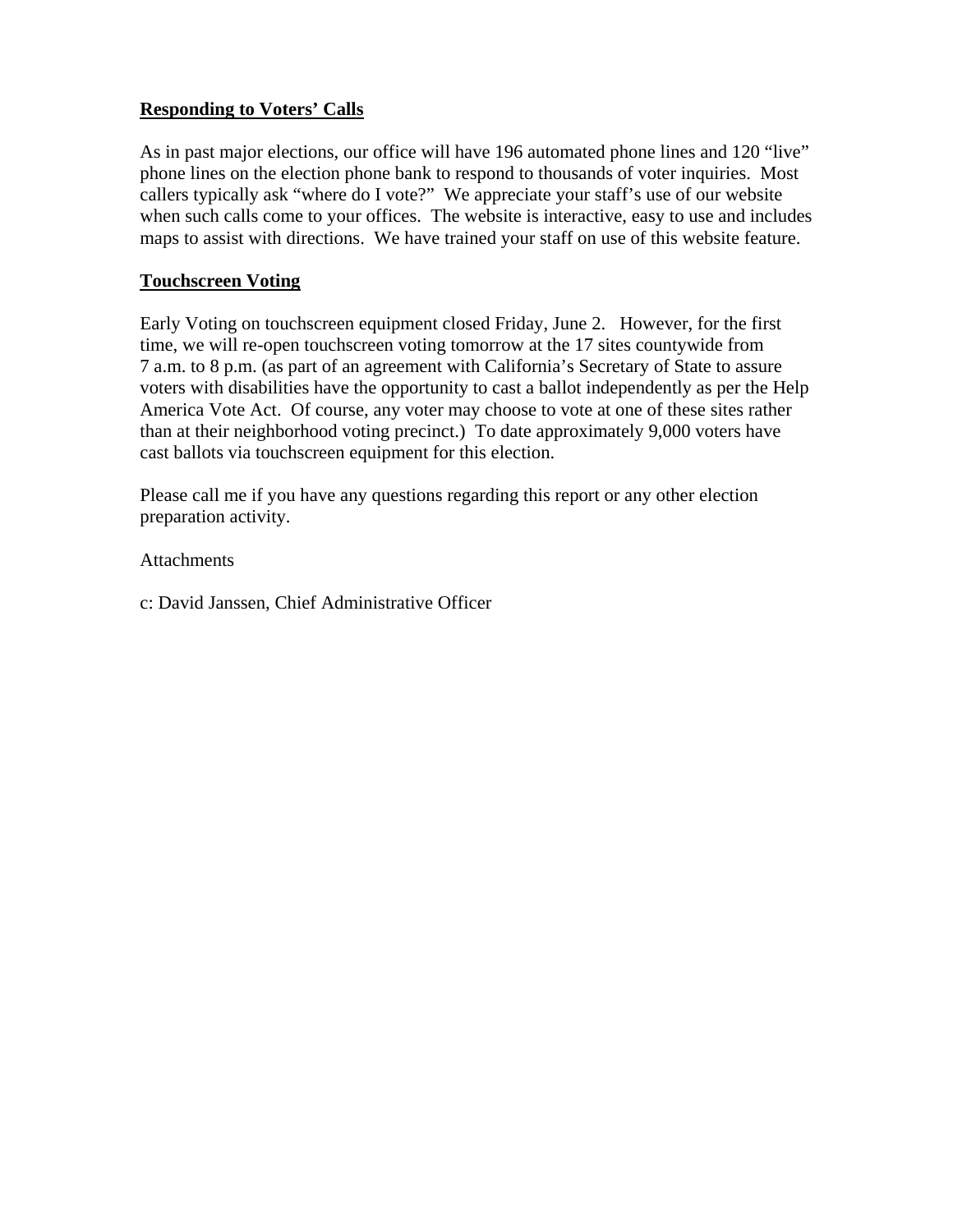### **JUNE 6, 2006 PRIMARY ELECTION - STATUS OF EVENTS PERFORMED**

### SCHEDULED ACTUAL EVENT COMPLETION COMPLETION

### 2. Recruit and Appoint 06/05/06 Precinct Officers

This election will involve 5,065 precincts requiring the recruitment of approximately 25,000 pollworkers. Recruitment of precinct officers is proceeding.

### 4. Testing of Election Night Data 06/05/06 Processing Hard/Ware and Programs

Testing of election night tally programs is in process. This event is proceeding on schedule.

6. Mail Sample Ballots 05/30/06 5/30/06

The initial and supplemental sample ballot mailing to over 3.8 million registered voters occurred April 27, 2006 through May 30, 2006. This event is complete.

7. Precinct Supplies and Vote Recorders 05/24/06 5/27/06 Assembled

Supply box processing occurred May 15, 2006 through May 27, 2006. This event is complete.

8. Booth and Supplies Picked-Up 05/28/06 5/28/06 By Precinct Inspectors

Booths and supplies were distributed to Precinct Inspectors on May 27-28, 2006. This event is complete.